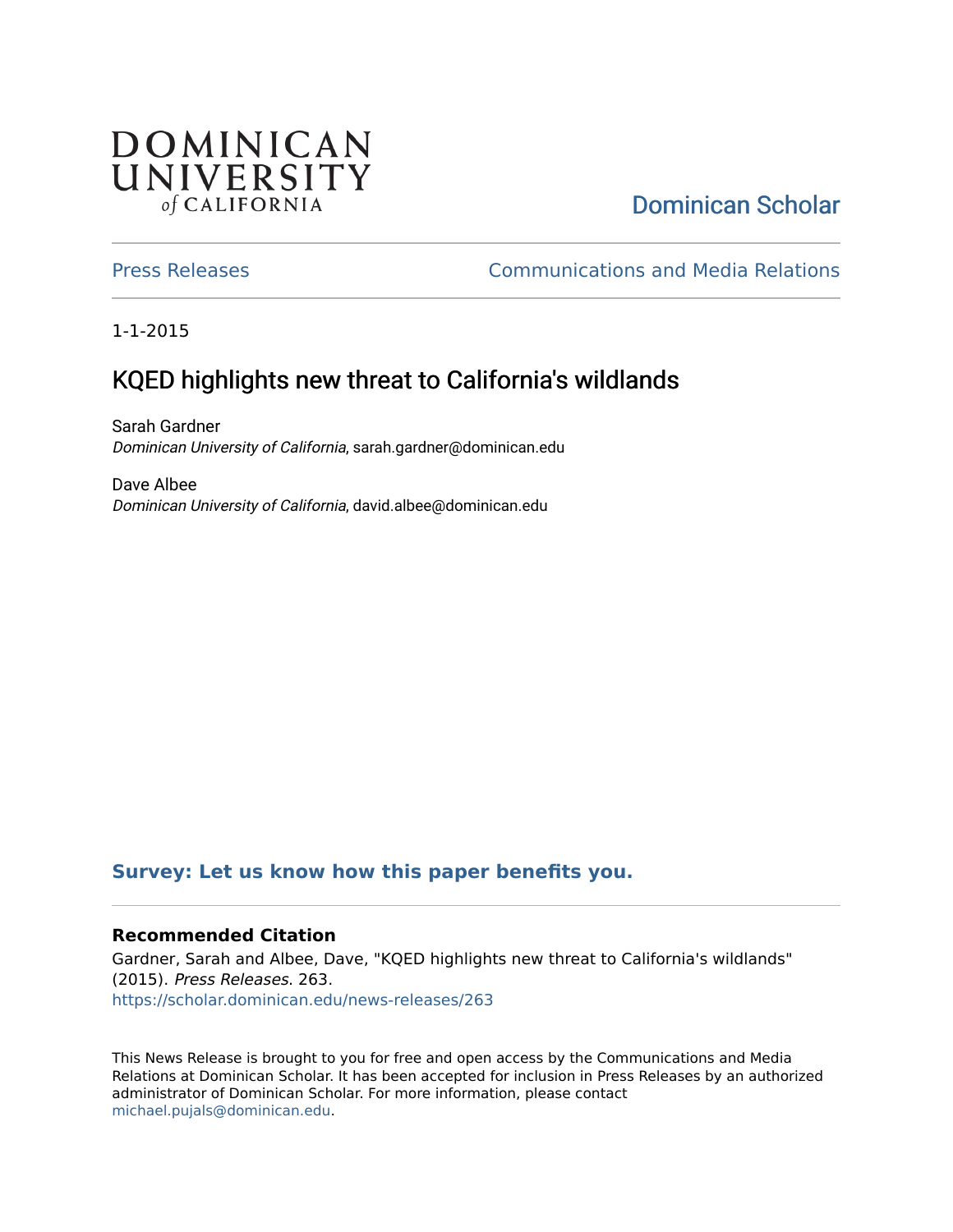### **KQED highlights new threat to California's wildlands**

Researchers at the National Ornamentals Research Site at Dominican University of California are developing studies focused on controlling the spread of Phytophthora tentaculata, a newly discovered plant soil-born pathogen found infecting plants in native plant nurseries and restoration sites in California. KQED Science's QUEST program recently visited the NORS-DUC site to learn more about work underway both at NORS-DUC and elsewhere in the state.

*P. tentaculata*, which causes root and stem rot, was first discovered in a nursery in Germany in 1993 on Chrysanthemums and in 2007 in Italy on Oregano. It has since been found in Spain, the Netherlands and China. In 2012, *P. tentaculata* was identified at a nursery in Monterey County and has since been found in additional native plant nurseries and on plants in restoration sites in four additional counties, raising concern for wildlands health.

KQED Science's QUEST program visited Dominican to talk with NORS-DUC scientists who are working to determine which plants serve as hosts to *P. tentaculata*.

"We do not know what plants are susceptible to this plant pathogen," says Karen Suslow, NORS-DUC program manager. "If we know what plants are resistant, then native plant nurseries can focus restoration projects using resistant plants vs. susceptible plants, if they have that option."

The researchers also are testing the effect of heat treatment on *P. tentaculata* in order to determine what steam temperatures kill the pathogen should it need to be eliminated from soils at native plant nurseries. This work is based on NORS-DUC's advances using steam and heat to combat *Phytophthora ramorum*, the pathogen that causes sudden oak death in the wild and ramorum blight in nurseries. The United States Department of Food and Agriculture (USDA) recently approved steaming as a management option for growers with soil infested with *P. ramorum*.

Controlling further spread of *P. ramorum* and other plant pathogens is a priority for the USDA, which funds NORS-DUC through the Farm Bill. To date Dominican has received more than \$3 million in funding in support of the NORS-DUC facility and research program.

The rapid emergence of sudden oak death in the mid-1990s spurred emergency regulatory actions designed to control the spread of *P. ramorum* within ornamental nurseries and from infested nursery stock to native wildlands. Today, growers in California face numerous restrictions when it comes to exporting plants. A nursery found to have an infected plant on its property is put under quarantine until the diseased plants are destroyed and the nursery completes the USDA Confirmed Nursery Protocol.

In 2012, NORS-DUC scientists successfully demonstrated the elimination of the sudden oak death pathogen from contaminated nursery soil substrates by using a commercial steamer to heat the contaminated soil to 1220F for 30 minutes. The researchers pumped steam into a soil bed covered with a tarp that lifts into a dome as the warmth rises inside, raising the temperature of the soil high enough to be fatal to the pathogen.

The researchers have since made considerable progress in the development of *P. ramorum* "green" technology management options for nursery growers, including steaming, solarization and the use of biocontrol agents. Working cooperatively with the California Department of Food and Agriculture (CDFA), they have employed a steam treatment at four commercial nurseries in California, three of which were infested with *P. ramorum* and had been placed under federal quarantine; the fourth one had other soil pathogens, but no *P. ramorum*. All treatments were successful, with no *P. ramorum* found in the nursery soils post-treatment and the three nurseries were released from quarantine.